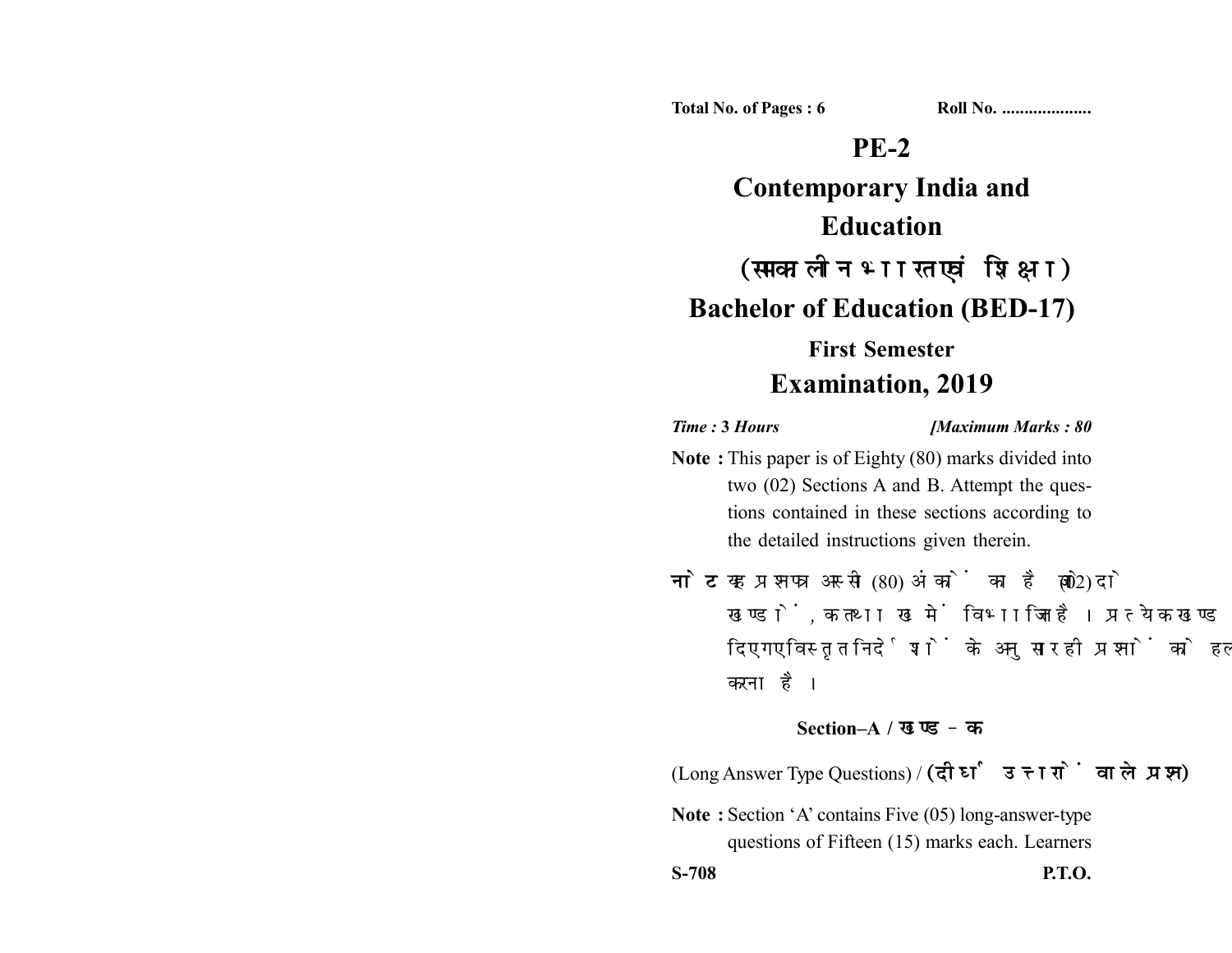4. As a teacher how can you transform the diversity in the class as a resource? Explain with examples.

एक शिक्षक से रूप में कक्षा में व्याप्त भिन्नता को आप किस प्रकार संसाधन में परिवर्तित कर सकते हैं? उदाहरण सहित स्पष्ट कीजिए।

5. Describe the major demands of marginal classes and individuals from the education.

सीमान्त वर्गों एवं व्यक्तियों की शिक्षा से प्रमुख मांगों का वर्णन कीजिए।

### **Section–B /**

(Short-Answer-Type Questions) / (लघु उत्तरों वाले प्रश्न)

- **Note :** Section 'B' contains Eight (08) short-answertype questions of Seven (07) marks each. Learners are required to answer any Five (05) questions only. **(5×7=35)**
- नोट: खण्ड 'ख' में आठ (08) लघु उत्तरों वाले प्रश्न दिये गये हैं. प्रत्येक प्रश्न के लिए सात (07) अंक निर्धारित हैं। शिक्षार्थियों को इनमें से केवल पाँच (05) प्रश्नों के उत्तर देने हैं।

1. Write a note on 'Unity in Diversity' with regard to India.

भारत के सन्दर्भ में 'विभिन्नता में एकता' विषय पर एक टिप्पणी लिखिए।

2. Explain the four pillars of learning as per the Delors Report.

डेलोर्स रिपोर्ट के अनुसार अधिगम के चार स्तम्भों का वर्णन कीजिए।

- 3. What is the role of education in enabling the learners to learn to live together?
	- बच्चों को एक साथ जीना सिखाने में शिक्षा की क्या भमिका है?
- 4. List the provisions mentioned in the Constitution of India to remove inequality and discrimination.

भारत के संविधान में असमानता तथा भेदभाव को दर करने हेतु उल्लिखित प्रावधानों को सूचीबद्ध कीजिए।

5. Describe the steps taken by government for the Universalization of Education.

शिक्षा के सार्वभौमिकरण हेतु सरकार के प्रयासों का वर्णन कोजिए।

**S-708 P.T.O. S-708**